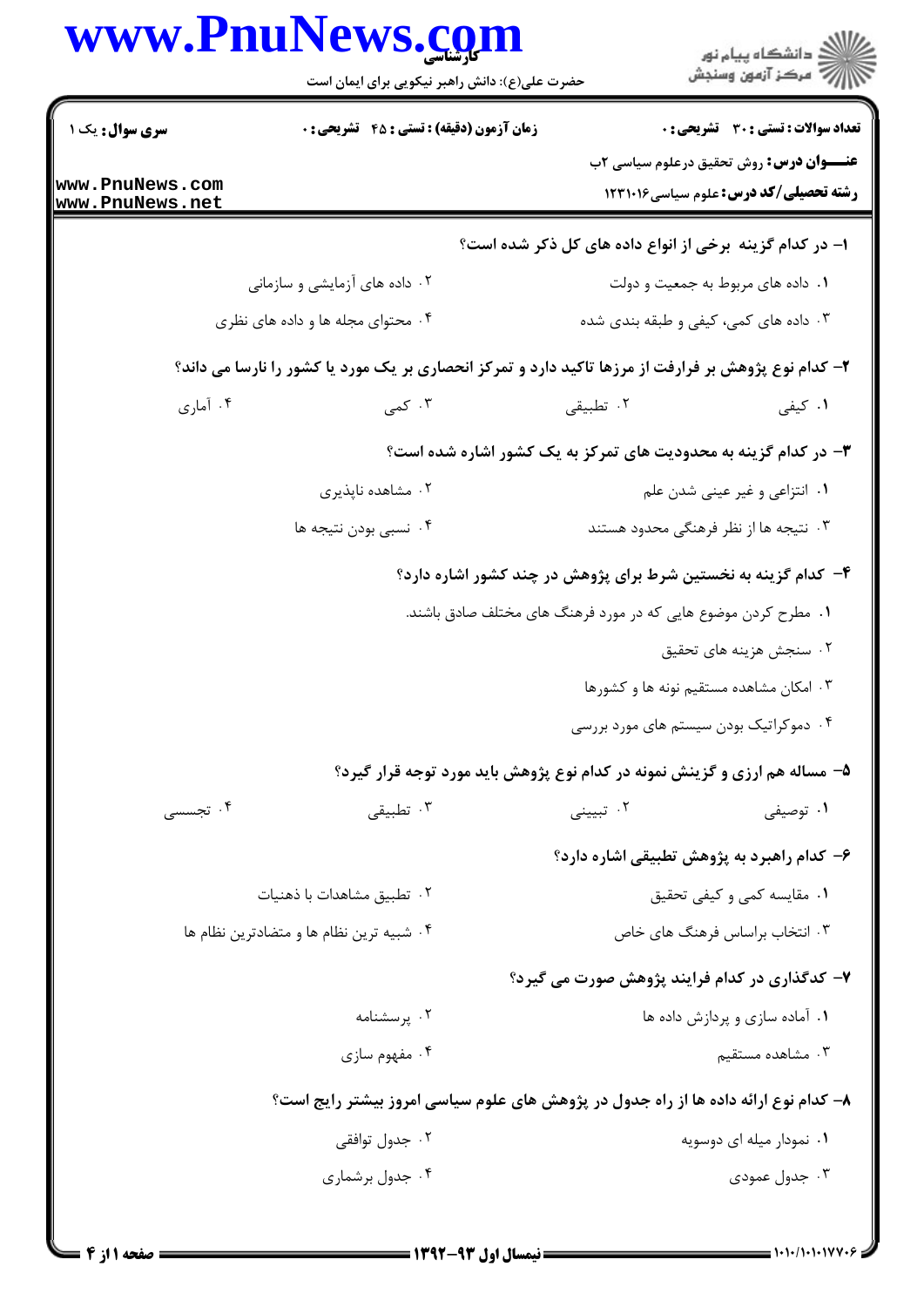| www.PnuNews.com  |                                                                                                                   |                                                                                         | ڪ دانشڪاه پيام نور<br>∕ مرڪز آزمون وسنڊش                                                       |
|------------------|-------------------------------------------------------------------------------------------------------------------|-----------------------------------------------------------------------------------------|------------------------------------------------------------------------------------------------|
|                  | حضرت علی(ع): دانش راهبر نیکویی برای ایمان است                                                                     |                                                                                         |                                                                                                |
| سری سوال: ۱ یک   | زمان آزمون (دقیقه) : تستی : 45 آتشریحی : 0                                                                        |                                                                                         | تعداد سوالات : تستي : 30 ٪ تشريحي : 0                                                          |
| www.PnuNews.com  |                                                                                                                   |                                                                                         | <b>عنـــوان درس:</b> روش تحقیق درعلوم سیاسی ۲ب<br><b>رشته تحصیلی/کد درس:</b> علوم سیاسی1۲۳۱۰۱۶ |
| www.PnuNews.net  |                                                                                                                   |                                                                                         |                                                                                                |
|                  |                                                                                                                   | ۹- کدام سطح اندازه گیری موارد و سطوح را رده بندی می کند؟                                |                                                                                                |
| ۰۴ توزیعی        | ۰۳ فاصله ای                                                                                                       | ۰۲ ترتیبی                                                                               | ۰۱ اسمی                                                                                        |
|                  |                                                                                                                   | ∙ا− میانگین به کدام نوع مقیاس اندازه گیری مربوط است؟                                    |                                                                                                |
|                  |                                                                                                                   | ۰۱ مقیاس اندازه گیری گرایش به مرکز برای داده های فاصله ای                               |                                                                                                |
|                  |                                                                                                                   |                                                                                         | ۰۲ مقیاس اندازه گیری ترتیبی                                                                    |
|                  |                                                                                                                   |                                                                                         | ۰۳ مقیاس اندازه گیری اسمی                                                                      |
|                  |                                                                                                                   |                                                                                         | ۰۴ مقیاس اندازه گیری توزیعی                                                                    |
|                  | 11– < فنی که به کمک ان می توانیم از راه آزمایش تجربی اثرهای مستقیم و غیر مستقیم یک متغیر بر متغیر دیگر، صحت مدلها |                                                                                         | را ارزیابی کنیم›، توصیف کدام مورد است؟                                                         |
| ۰۴ سری های زمانی | ۰۳ تحلیل مسیر                                                                                                     | ۰۲ برگشت دو متغیری                                                                      | ۰۱ رگرسیون                                                                                     |
|                  | ۱۲- در کدام گزینه به یکی از مزیت های مهم تحلیل مسیر اشاره شده است؟                                                |                                                                                         |                                                                                                |
|                  |                                                                                                                   |                                                                                         | ۰۱ استفاده از آمار                                                                             |
|                  |                                                                                                                   |                                                                                         | ۰۲ استفاده از روش های کمی و کیفی                                                               |
|                  |                                                                                                                   |                                                                                         | ۰۳ بررسی تاثیر و تعامل متغیرها                                                                 |
|                  |                                                                                                                   | ۰۴ ایجاد کنش متقابل ثمربخش بین تحلیل نظریه و تحلیل داده ها                              |                                                                                                |
|                  | ۱۳- از کدام مورد هم برای توضیح آنچه در گذشته روی داده و هم برای پیش بینی آنچه در آینده ممکن است روی دهد، استفاده  |                                                                                         |                                                                                                |
|                  |                                                                                                                   |                                                                                         | می شود؟                                                                                        |
|                  | ۰۲ تحلیل مسیر                                                                                                     |                                                                                         | ۰۱ تحلیل سری های زمانی                                                                         |
|                  | ۰۴ مدلسازی ریاضی                                                                                                  |                                                                                         | ۰۳ رگرسيون                                                                                     |
|                  |                                                                                                                   |                                                                                         | ۱۴- کدام گزینه به سری های زمانی اشاره دارد؟                                                    |
|                  |                                                                                                                   | ۰۱ بررسی متغیرهای کشورهای مختلف در زمان مشخص                                            |                                                                                                |
|                  |                                                                                                                   | ۰۲ مجموعه مشاهداتی که در آنها متغیری واحد را بارها و با فاصله های معین اندازه می گیریم. |                                                                                                |
|                  |                                                                                                                   | ۰۳ مجموعه تحلیل های آماری و ریاضی گونه در دوره ای خاص                                   |                                                                                                |
|                  |                                                                                                                   |                                                                                         | ۰۴ بررسی مکرر متغیرهای وابسته                                                                  |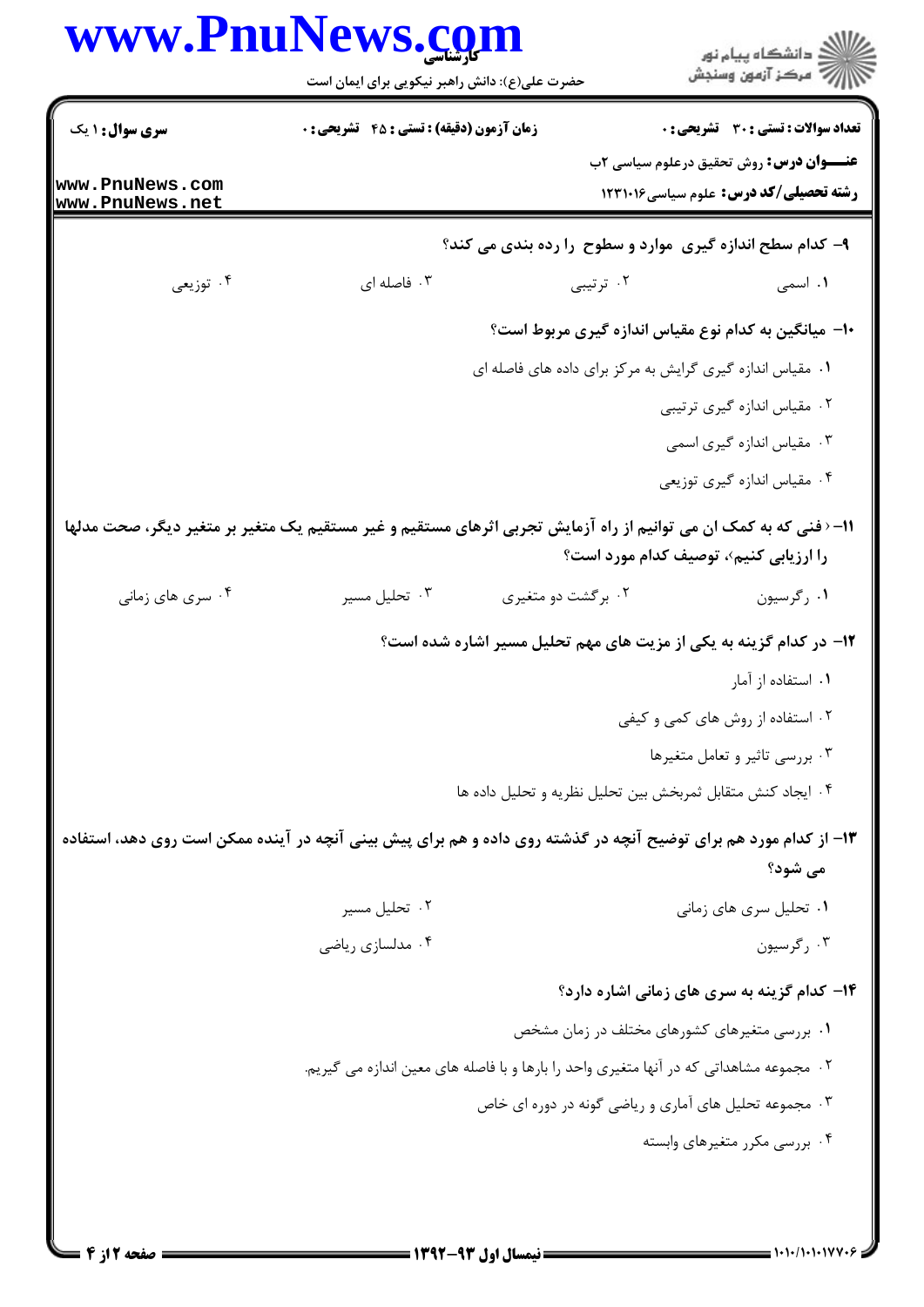|                                    | www.Pnulvews.com<br>حضرت علی(ع): دانش راهبر نیکویی برای ایمان است                                                                                                                                         |                                                                          | ≦ دانشڪاه پيام نور<br>7- مرڪز آزمون وسنڊش                                                      |  |
|------------------------------------|-----------------------------------------------------------------------------------------------------------------------------------------------------------------------------------------------------------|--------------------------------------------------------------------------|------------------------------------------------------------------------------------------------|--|
| <b>سری سوال : ۱ یک</b>             | زمان آزمون (دقیقه) : تستی : 45 گتشریحی : 0                                                                                                                                                                |                                                                          | <b>تعداد سوالات : تستی : 30 ٪ تشریحی : 0</b>                                                   |  |
| www.PnuNews.com<br>www.PnuNews.net |                                                                                                                                                                                                           |                                                                          | <b>عنـــوان درس:</b> روش تحقیق درعلوم سیاسی ۲ب<br><b>رشته تحصیلی/کد درس:</b> علوم سیاسی1۲۳۱۰۱۶ |  |
|                                    | ۱۵– کدام فن برای آزمایش فرضیه های مربوط به تفاوت های میانگین در گروه های گوناگون به کار می رود و به ویژه برای<br>تشخیص تاثیرات برخی تدبیرها یا مداخله بر درجه بروز یک مفهوم در برخی از موردها سودمند است؟ |                                                                          |                                                                                                |  |
| ۰۴ تحلیل مسیر                      | ۰۳ تحلیل عاملی                                                                                                                                                                                            | ۰۲ تحلیل واریانس                                                         | ٠١ تحليل افتراقي                                                                               |  |
|                                    |                                                                                                                                                                                                           |                                                                          | ۱۶– در کدام گزینه به تعریف مدل اشاره شده است؟                                                  |  |
| ۰۲ توصیف ریاضی گونه داده ها        |                                                                                                                                                                                                           |                                                                          | ۰۱ توصیف آماری اطلاعات                                                                         |  |
|                                    | ۰۴ متغیرسازی و گذار از مفاهیم انتزاعی                                                                                                                                                                     |                                                                          | ۰۳ تصویر ساده شده ای از دنیای واقعی                                                            |  |
|                                    |                                                                                                                                                                                                           | ۱۷– ‹نخستین گام برای ساختن مدل› کدام مورد است؟                           |                                                                                                |  |
|                                    | ۰۲ قیاس                                                                                                                                                                                                   |                                                                          | ۰۱ استقرا                                                                                      |  |
|                                    | ۰۴ ساختن مدلی غیر صوری                                                                                                                                                                                    |                                                                          | ۰۳ استفاده از امار و ریاضی                                                                     |  |
|                                    |                                                                                                                                                                                                           | <b>۱۸</b> - در کدام مدل فرضیه ها به شکل ریاضی بیان می شوند؟              |                                                                                                |  |
| ۰۴ منطقی                           | ۰۳ صوری                                                                                                                                                                                                   | ۰۲ غیرصوری                                                               | ۰۱ قیاسی                                                                                       |  |
|                                    |                                                                                                                                                                                                           | ۱۹- کدام مرحله به عنوان بخش دشوار مدلسازی در نظر گرفته می شود؟           |                                                                                                |  |
| ۰۲ استفاده از نظریه احتمالات       |                                                                                                                                                                                                           |                                                                          | ٠١ انجام دادن عمليات رياضي بر روى مدل صورى                                                     |  |
| ۰۴ مرحله ساخت مدل غیرصوری          |                                                                                                                                                                                                           | ۰۳ استفاده از استقرا                                                     |                                                                                                |  |
|                                    |                                                                                                                                                                                                           | ۲۰- در کدام گزینه به نخستین دلیل مدلسازی برای رفتار سیاسی اشاره شده است؟ |                                                                                                |  |
|                                    |                                                                                                                                                                                                           | ۰۱ در مدلسازی انتخابات مصداق رفتارسیاسی می گردد                          |                                                                                                |  |
|                                    |                                                                                                                                                                                                           |                                                                          | ۰۲ الگوها به شکل غیرصوری در می آورد                                                            |  |
|                                    |                                                                                                                                                                                                           |                                                                          | ۰۳ معین کردن رفتارهاست                                                                         |  |
|                                    |                                                                                                                                                                                                           | ۰۴ مدلسازی آنچه را ما در هرحال انجام می دهیم، به شکل صوری در می آورد     |                                                                                                |  |
|                                    | <b>۲۱</b> - کدام اندیشه ورز در چارچوب مدلسازی ریاضی در علوم سیاسی به بحث رای دهی و انتخابات پرداخته است؟                                                                                                  |                                                                          |                                                                                                |  |
| ۰۴ مارچ                            | ۰۳ $Y_9$                                                                                                                                                                                                  | ۰۲ مورگنتا                                                               | ۰۱ داونز                                                                                       |  |
|                                    | <b>۲۲</b> – ‹امکان استفاده از ابزار و فنون رشته های علمی را به ما می دهد› این گزاره به مهمترین مزیت کدام مورد اشاره دارد؟                                                                                 |                                                                          |                                                                                                |  |
| ۰۴ متغیرسازی                       | ۰۳ مدلسازی ریاضی                                                                                                                                                                                          | ۰۲ پژوهش تطبیقی                                                          | ۰۱ روش ترکیبی                                                                                  |  |
|                                    |                                                                                                                                                                                                           |                                                                          |                                                                                                |  |
|                                    |                                                                                                                                                                                                           |                                                                          |                                                                                                |  |

 $\blacksquare$